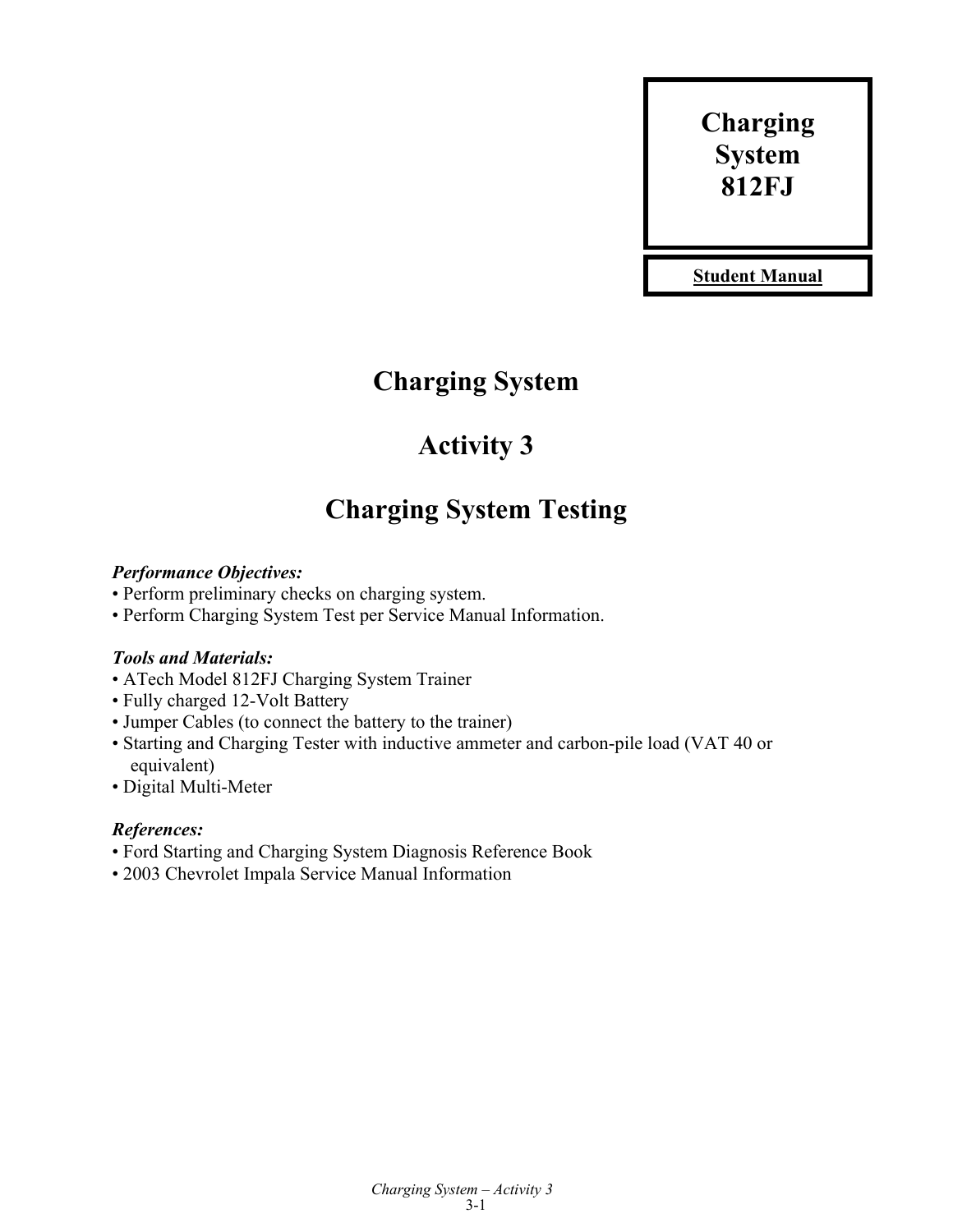

# **CHARGING SYSTEM SCHEMATIC**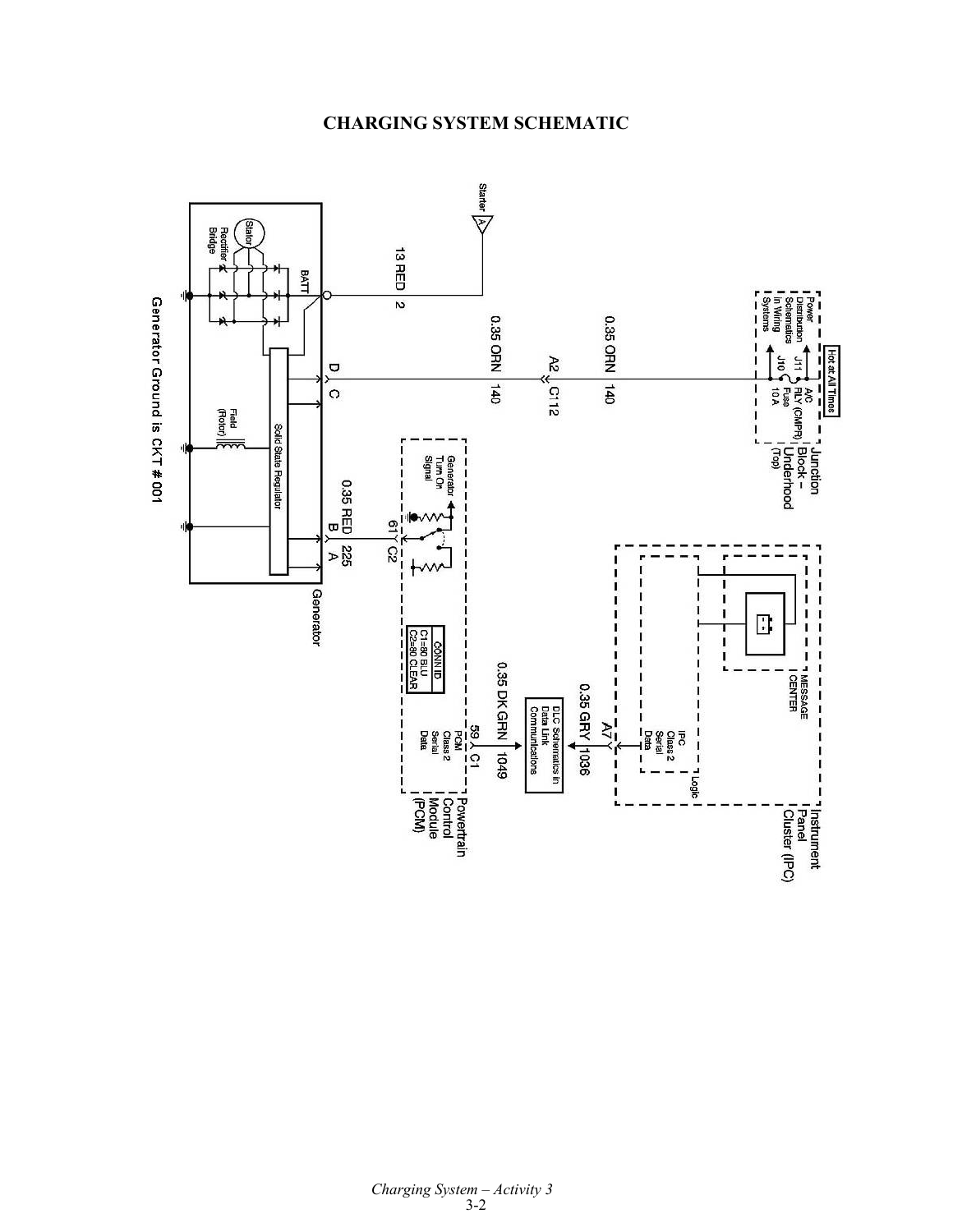#### *Reference Book:*

• Read pages 5-1 to 5-8 in the Reference Book.

#### *Review Questions:*

• Answer the Review Questions on page 5-9. **Do not write in the Reference Book**. **Use a separate piece of paper to record your answers.** (Answers are provided on page 5-10).

#### *Diagnosis and Testing:*

Diagnosis of any system begins with a review of that system's description and operation. This was covered in Charging System Activity 2.

The second diagnostic step for any module-controlled system would be a diagnostic system check which looks for diagnostic trouble codes and verifies that any networked control modules can communicate with each other and with the scan tool. This step will provide information that the technician will use in determining the most accurate and direct diagnostic path.

The ATech Model 812FJ Charging System Trainer has a built-in scan tool that will display and control charging system functions. Optionally, a Tech 2 (or equivalent) scan tool can be used in system diagnosis if it is available.

**Note:** The ATech Model 812FJ Charging System Trainer does not have network communication functions built in. Network communication diagnosis is beyond the scope of this Charging Systems course.

The third diagnostic step is a visual inspection of the system in question. Add-on devices which could affect charging system operation should be noted. Inspect the easily accessible or visible system components for obvious damage or conditions which could cause a system problem, set a DTC or cause a customer complaint.

#### *Service Manual Information:*

- Refer to Generator Usage on Page 4 of the Service Manual Information, the Charging System Test on Page 5 of the Service Manual Information, and the Charging System Schematic on the preceding page and answer the following questions:
- **Note:** As per Step 2, the Charging System Test must be performed with a good, fully-charged battery installed for the results to be accurate. Battery testing and service is covered in Activities 7 through 11 of this course.
	- 1. Step 3, sub-step 3 of the Charging System Test directs the technician to use a scan tool to command the GEN-L Terminal OFF and ON. This refers to which circuit?
		- a. RED 2 (generator output)
		- b. ORN 140 (system voltage sense)
		- c. RED 225 (generator turn on signal)
		- d. GRY 1036 (Class 2 Serial Data)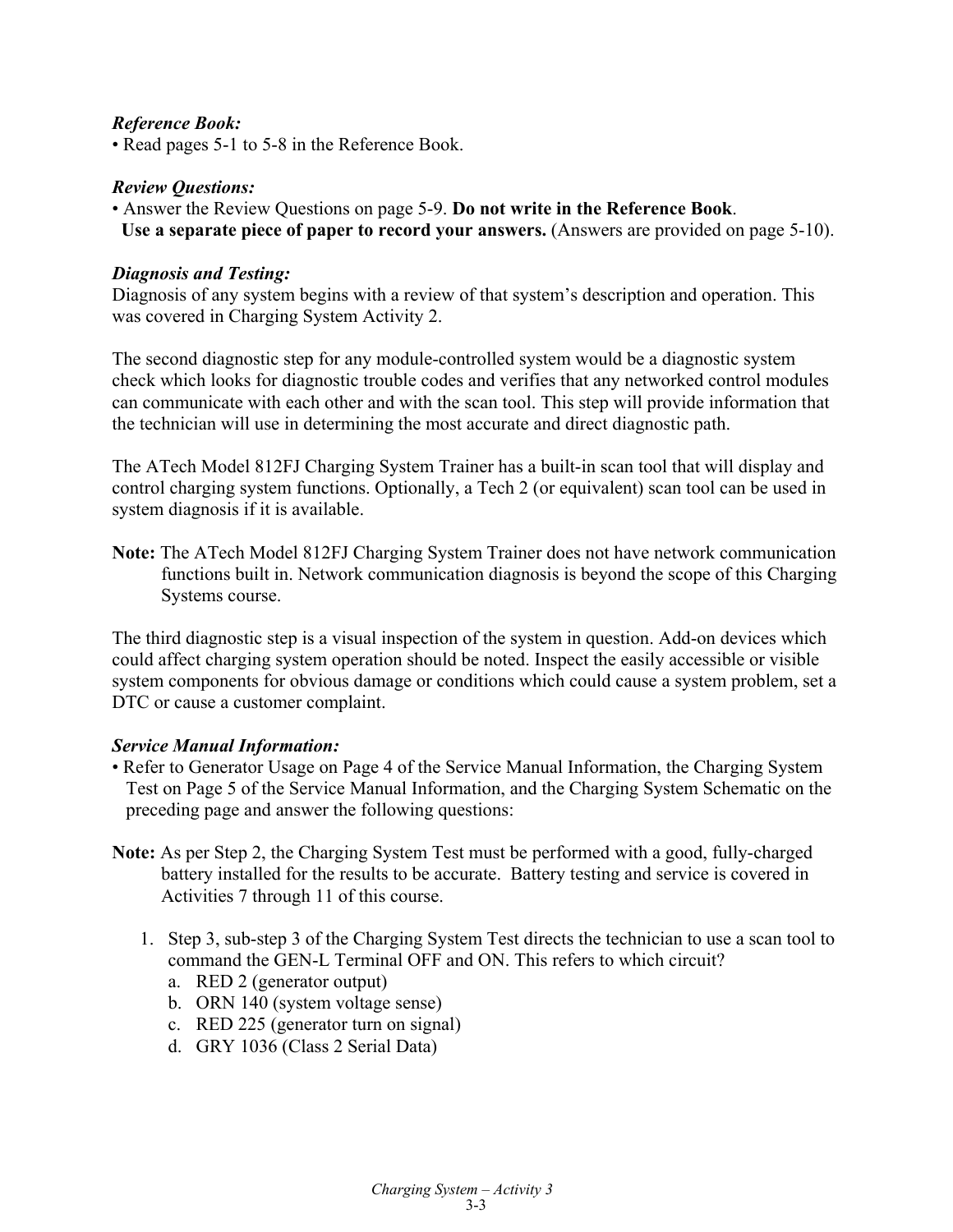- 2. Step 4, sub-step 1 of the Charging System Test directs the technician to turn on several loads. How many amps do you think are applied by the four loads specified in this step?
	- a. 10 amps
	- b. 20 amps
	- c. 50 amps
	- d. 100 amps
- **Note:** This measurement of system voltage with the charging system operational and some load applied by the vehicle accessories is a form of load test. It is not a definitive test of the charging system's rated output, but it can still provide useful information in the event a Starting and Charging Tester or carbon pile load device is not available.
	- 3. The trainer uses a K43 generator. (This is the GM Regular Production Option, or RPO code designation.) Step five of the Charging System Test directs the technician to locate the load test value as specified in the Generator Usage document in the Service Manual Information. What is the correct load test value for this generator?
		- a. 125 amps
		- b. 105 amps
		- c. 87.5 amps
		- d. 73 amps
	- 4. If the measurement in Step 6 is greater than 15.5 volts, what is the next step?
		- a. Step 7
		- b. Step 9
		- c. Step 12
		- d. Step 14
	- 5. Step 9 directs the technician to measure:
		- a. Charging system ground side voltage drop
		- b. Charging system power side voltage drop
		- c. Charging system power side voltage output
		- d. Charging system power side amperage output
	- 6. Step 10 directs the technician to measure:
		- a. Charging system ground side voltage drop
		- b. Charging system power side voltage drop
		- c. Charging system power side voltage output
		- d. Charging system power side amperage output

#### **Conclusion:**

Charging system tests begin with a visual inspection and preliminary check of battery posts, cables, generator and regulator connections, and the generator drive belt. The battery must be fully charged. Charging system tests should be performed following manufacturer's procedures.

### **Complete the On-Trainer Worksheet at this time.**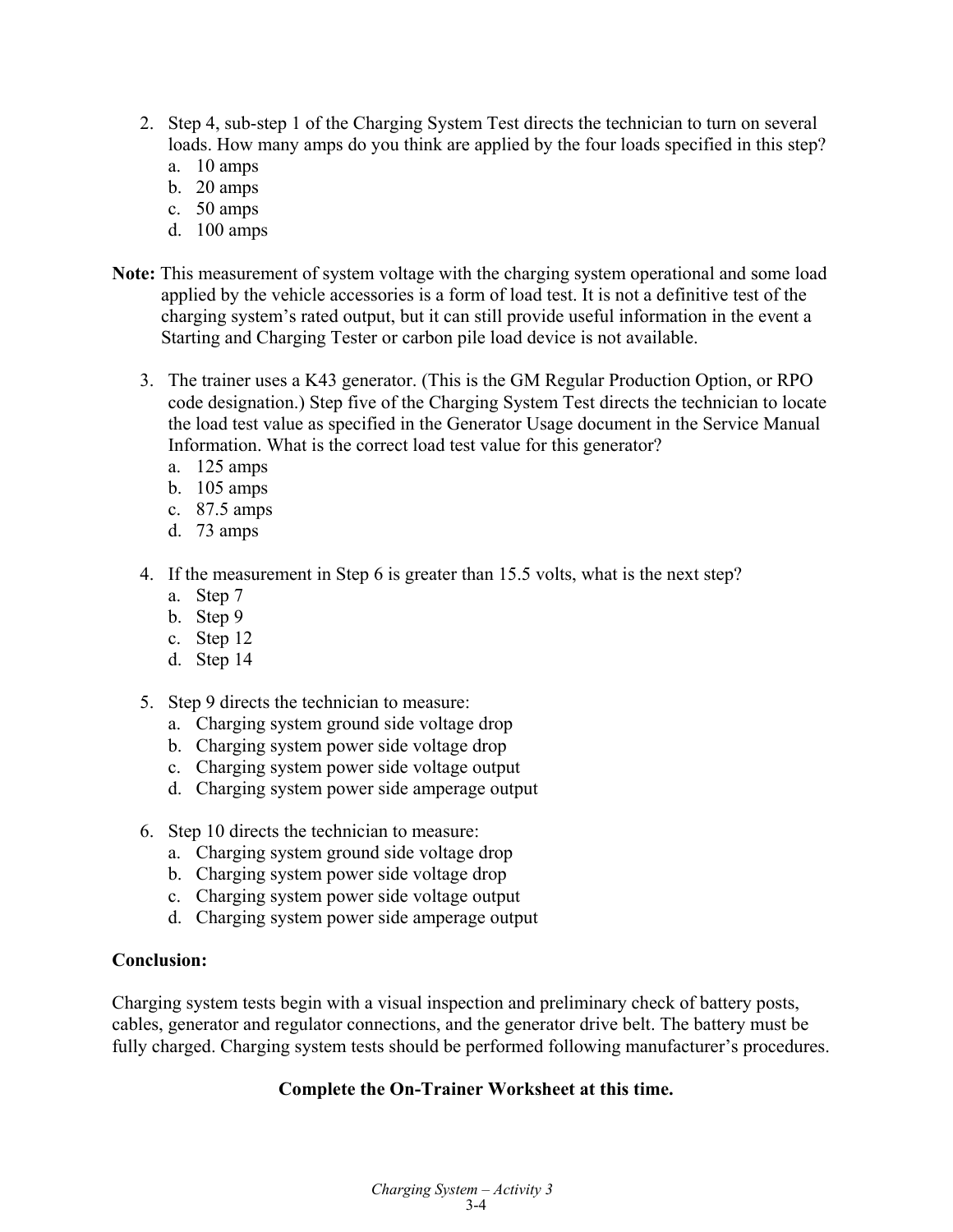# **On-Trainer Worksheet**

# **Activity 3**

# **Charging System Testing**

### *Tools and Materials:*

- ATech Model 812FJ Charging System Trainer
- Fully charged 12-Volt Battery
- Jumper Cables (to connect the battery to the trainer)
- Starting and Charging Tester with inductive ammeter and carbon-pile load (VAT 40 or equivalent)
- Digital Multi-Meter

### *Procedures:*

- Set the System Power Switch to the OFF position.
- Set the Ignition Switch to the OFF position.
- Set the Motor Switch (located on the trainer side of the motor) to the OFF (down) position.
- Make sure both of the trainer's Connector switches are in the connected position.
- Make sure the Scan Tool Mode / User Mode switch is in the down (User Mode) position.
- Connect the ATech Charging System Trainer to the 12-Volt Battery.

### **Be sure to observe the correct polarity!**

• Connect the Starting and Charging Tester to the 12-Volt Battery. The inductive amp probe should be connected around the generator's output lead

**Note:** Follow the instructions supplied with your Starting and Charging Tester for connection and use.

- Connect the DMM to the trainer's positive and negative battery tip jacks, and set it to measure DC Volts.
- Turn the System Power Switch on.
- Turn the Ignition Switch on.

### *Built-in Scan Tool:*

• Switch the Scan Tool Mode / User Mode switch to the up (Scan Tool Mode) position.

There are two options available on the trainer's scan tool display:

- Pressing the 1 key on the keypad displays the commanded GEN-L status and Battery Voltage.
- Pressing the 2 key on the keypad displays DTC information.
- Press the 1 key.
	- 1. What is the current, commanded GEN-L status?
		- a. On
		- b. Off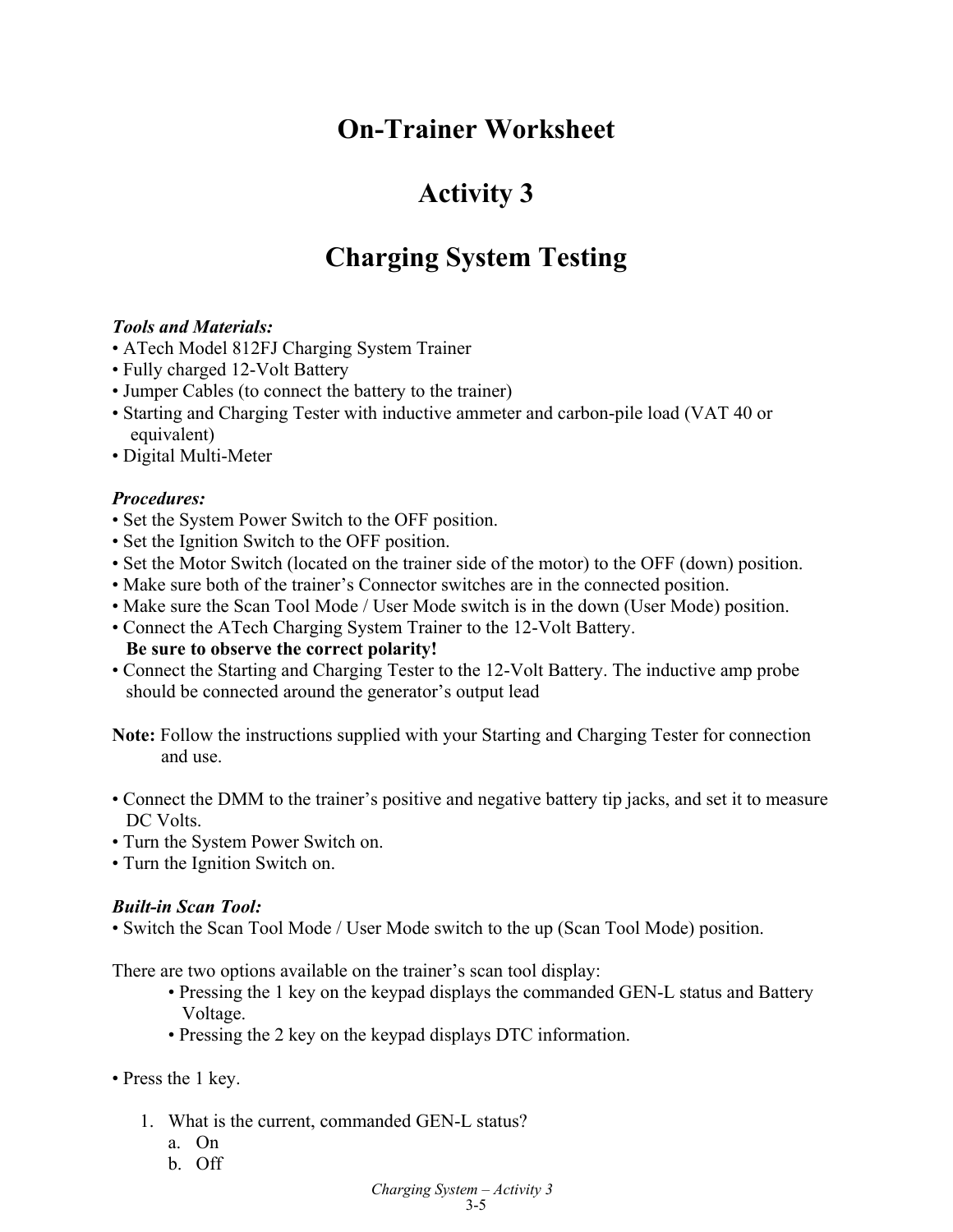- 2. Is this normal with the key on and engine off?
	- a. Yes
	- b. No
- Press the 1 key again.
	- 3. What is the current, commanded GEN-L status?
		- a. On
		- b. Off
	- 4. Is the trainer's GEN-L indicator on?
		- a. Yes
		- b. No
- Press the 2 key to turn the GEN-L circuit off.
- Press the \* key to return to the scan tool mode main menu.
- Press the 2 key to display DTC information.
- Press the 1 key to check for DTCs.
	- 5. Are there any stored DTCs?
		- a. Yes
		- b. No
- Press the \* key twice to return to the scan tool mode main menu.

#### *Service Manual Information:*

- Refer to Generator Usage on Page 4 of the Service Manual Information, the Charging System Test on Page 5 of the Service Manual Information, and the Charging System Schematic at the beginning of this activity as needed.
- **Note:** All answers to questions with measured values are approximate. Choose the answer that is the closest to your actual measurement.
- **Note:** Step and sub-step refer to the Service Manual Information. Question refers to the numbered questions in this activity.

#### *Procedures:*

- Following the step-by-step Service Manual Information procedure, perform the Charging System Test on the trainer. Skip steps 1 and 2 (there are no DTCs set and you should be starting with a known-good, fully-charged battery for this on-trainer exercise), and start with step 3. Check off each step as you perform it.
- Step 3 has four sub-steps.
	- For Step 3-1, use the trainer's scan tool mode.
	- For Step 3-2, flip the Motor Switch (located on the trainer side of the motor) to the ON (up) position.
	- For Step 3-3, use the trainer's scan tool mode.
	- For Step 3-4, use the DMM (or the trainer's Battery Voltage display) to observe voltage.